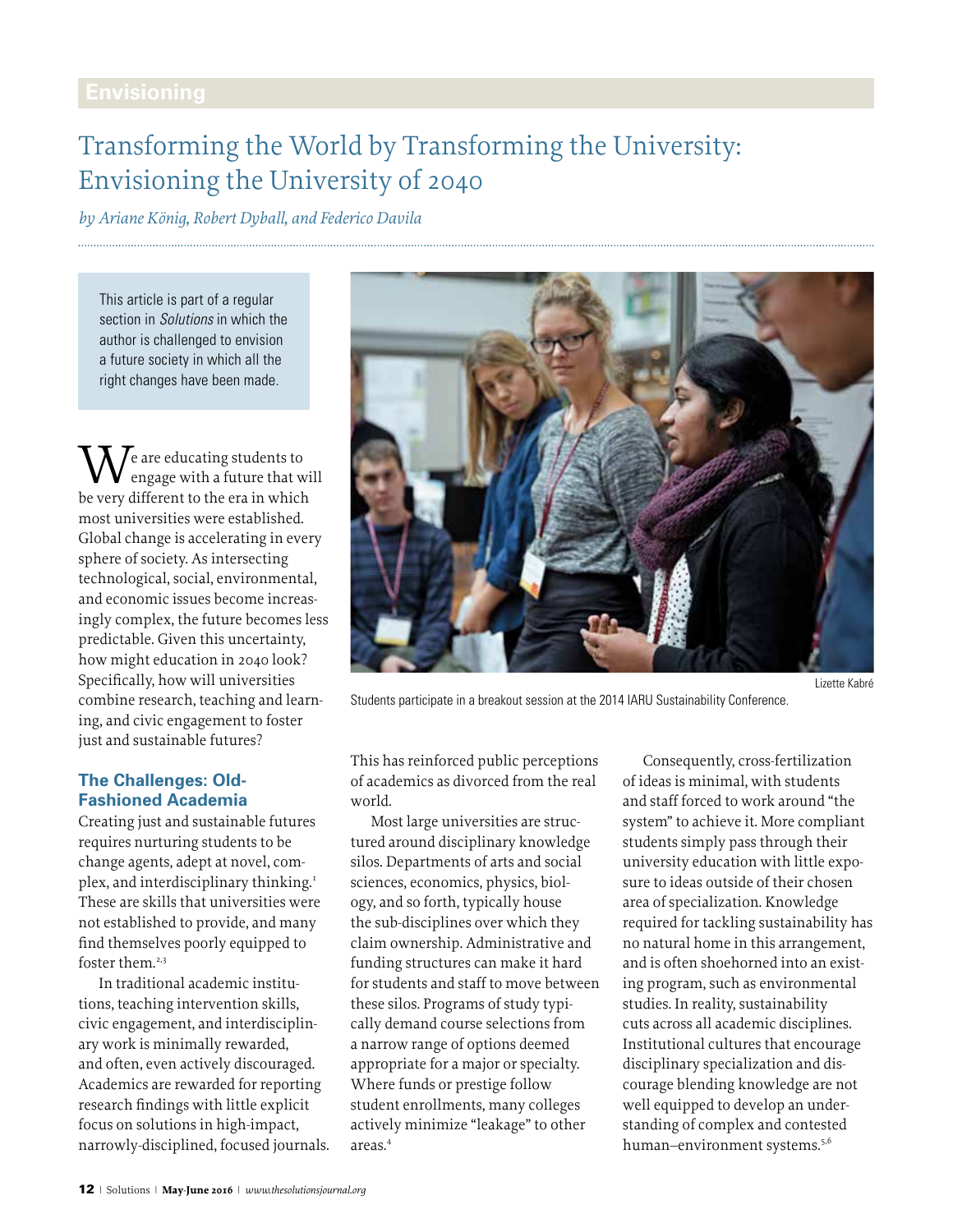### **Breaking through Silo Walls**

The institutional barriers between disciplinary silos within universities are replicated in barriers between the university and the non-academic world beyond. Where there is no outreach to communities, business, and policy makers grappling with these problems, there is little capacity to influence change in the real world at all. On occasions when students are tasked with working with these stakeholders—such as through student projects—requirements that they report in academic language can make their findings of little practical value to those stakeholders. As a result, there is a lack of meaningful engagement and co-production of knowledge with non-academic sectors. Assessing project recommendations merely for their academic merit, with no expectation of implementation, can be frustrating for students concerned with actually changing the world for the better. Many students are painfully aware of the problems facing the world today and want to be empowered to do something about it. Some academics open to experimentation have committed to teaching for "action competence," but it is still far from the norm.

A further challenge is to develop approaches and indicators for innovation that will enable transitions to new forms of production, consumption, and distribution, with new combinations of technologies, institutions, and lifestyles. Students need to generate messages that enthuse consumers of current modes of production to willingly embrace these new modes of production.7 This future orientation is a major challenge for traditional university educators, themselves educated in silos of specialized knowledge gained from the past.

So, how would a university training program for future sustainability leaders look? We now write from the year 2040, where we imagine such a university exists. We outline the core structural and educational elements of this university, and a graduate student provides a commentary and reflection in each section.

## **The University of 2040: Pedagogical Philosophies**

In 2040, our university is a place of mindfulness and a vibrant hub for collective inquiry into continued improvement of environmental quality and human well-being. This is a place in which critical research perspectives and solutions to realworld problems are incubated. Here, research-led learning is driven by a normative concern for a better world.<sup>8-10</sup>

Our university focuses on humility, empathy, and human potential. Our students come from all over the world, interact in a vibrant campus life that emphasises the importance of non-academic extra curricular social activities as well as study, and have educational interests that align with the university's vision of contributing to a just, worthwhile, and sustainable future.

Our courses are co-taught by academics from different disciplinary backgrounds. Students are able to specialize in technical fields, yet all degree structures require them to relate that specialization to societal and environmental challenges through compulsory breadth courses. We see our challenges as framed by the communities we work with and in which we are embedded. Many courses involve projects that work with local businesses, government agencies, and communities. The university strives to practice what it preaches. Its buildings and grounds are designed and managed to demonstrate innovation in sustainability practice. The physical structure of the campus serves

I was born in 2020. I grew up with too little political action on climate change, food security, and biodiversity loss. But I also grew up at a time when renewable energy was growing fast; a world in which poverty was waning; one that was more connected than ever before. I grew up with the chance to learn from other cultures and knowledge systems from around the world about how to mobilize social action for change.

My university offered me the opportunity to specialize in energy systems, in a degree program that emphasized concern for human well-being. My professors have been supportive and empathetic, and the atmosphere collegiate. Mine is a university that speaks to the concerns of my generation.

Student Reflection, Class of 2040

as a living curriculum for learning sustainability principles. General staff also make a significant contribution to teaching, with facilities and services managers sharing the everyday management challenges of converting sustainability principles into practice.

Students are required to form mixed-background groups, where the requisite range of knowledges and skills is determined by the nature of the problem that they are addressing. A key course requirement is to report back to community stakeholders and to suggest solutions to their real local problems. Frequently, student project proposals are actually acted on by the stakeholder partners, something the students find both rewarding and empowering.

Diversity of learning groups is key. Cross-disciplinary perspectives, professional expertise, community perspectives, and a diversity of backgrounds and experience constitute a vital repertoire essential to dealing with real-world problems. Students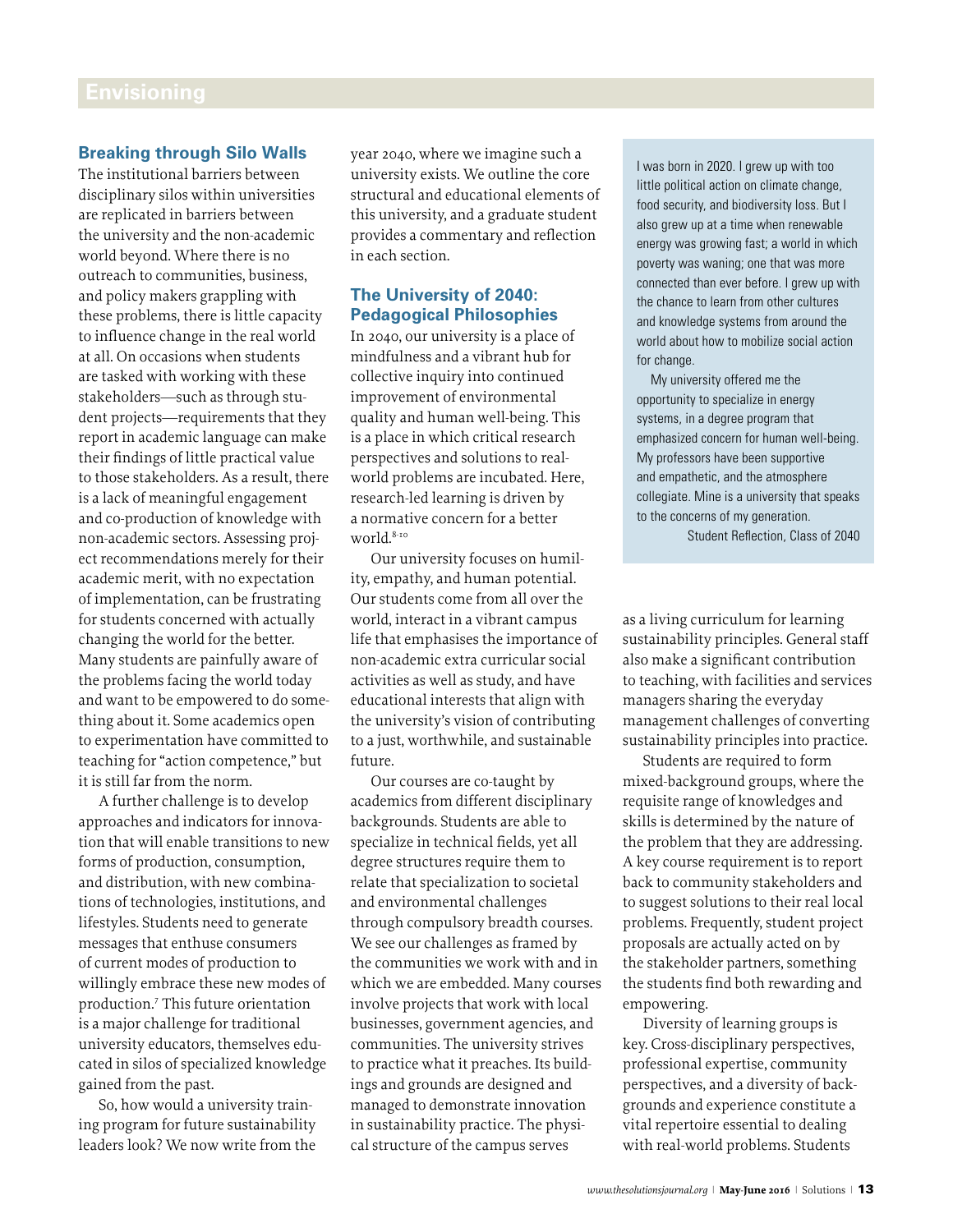

Online courses at the University of 2040 provide spaces for students to collaborate on joint projects with peers from different cultural perspectives.

partner with their international peers to work across cultures and environments, and much of this work is done across the Internet in virtual classrooms. Internet usage has moved far beyond merely acting as an information repository, and now provides a genuine, interactive, and knowledge-generative learning arena. Students collaborate on joint projects in these online spaces, helping to reveal to themselves how their own cultural paradigms limit the range of solutions they can imagine. While students do still sometimes travel on international exchange programs, the Internet is the primary vehicle for broadening their cultural horizons. A reduced carbon footprint from travel is an added benefit.

Transformative learning—relying on collective learning in diverse groups and organizations—is at the heart of our learning processes for individuals, groups, institutions, and systems. In transformative learning situations, learners—including teachers—need to be challenged by the

experiences and perceptions of others. In order to embrace complexity, conflict, uncertainty, and ignorance, we ensure that knowledge from diverse participants is made explicit, communicated, and understood by all. We structure and manage social interactions so that conflicts of interest are clear, and underlying values explicit.

By co-designing and producing knowledge, we build transformative networks operating across scales: centered on impacts on campus and in the neighborhood, as well as globally through international collaboration and interactive Internet-based sharing of resources.

### **The University of 2040: The Curriculum**

Our main goal is to educate students for the practice of sustainability interventions as a social-learning process. This involves projects and programs of research, looking at which elements are transferable and scalable to different problems from those originally envisioned. Crucial

The use of web-based learning technologies means that I gain technical, as well as academic skills. My professors mentor, enable, and encourage me to pursue projects with industry and government, honing my academic skills for the real world.

I commute to the physical campus for the intensive, face-to-face courses, where I exchange project findings with classmates. The university is flexible, allowing me to balance family, study, and to be active in my field of interest. Student Reflection, Class of 2040

to this is a rigorous, but flexible, conceptual framework for moving between the social and ecological contexts of a specific problem and towards the general principles of justice and sustainability, in a futures-oriented manner.<sup>11-13</sup> We have projects concerned with the earth system and rebuilding the relationship between humanity and nature, as well as projects concerned with the functioning of particular subsystems, such as food, water, energy, and transport. We are always directing attention to the co-production of science and technology with the norms of a sustainable society. This interdisciplinary research deals with complexity and uncertainty by adopting a systems approach.<sup>14,15</sup>

With this, we can consider interactions across society and nature, formal and informal institutions and governance, expert and lay knowledge, the global and the local, as well as past, present, and future. Scenario analysis approaches are an example of a method used to enhance our understanding of adaption to new socio-ecological systems—all with high levels of uncertainty—the likelihood of disruptive changes, and a plethora of values and choices.<sup>16</sup>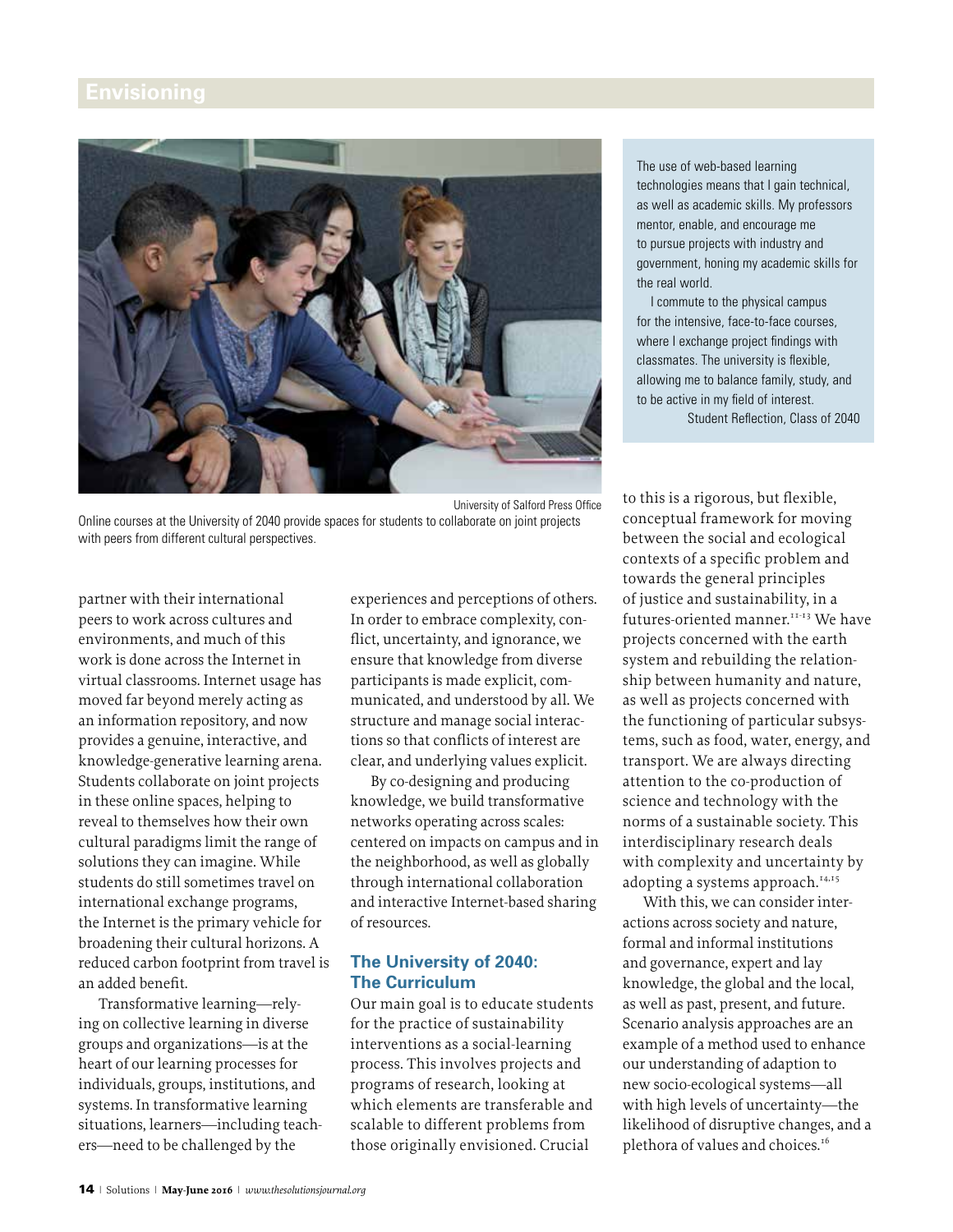#### **Educational Tools for a New World**

We have designed three, interchangeable types of courses:

- Fully web-based classes, which are largely concerned with theoretical frameworks and conceptual tools to help analysis and problem framing
- Face-to-face classes, which focus on real-world problems
- Hybrid classes, where courses are co-run in two or more countries, with face-to-face classes interacting via teleconference. These parallel courses have a number of webbased group projects where students design projects with common elements

The "flipped classroom" is a principle around which teaching and learning is structured at our university. The concept relies on teaching by teams of teachers and learning in class by groups of students: students often learn from home alone, first getting acquainted with new theories and concepts by reading and using web-resources. Teachers develop experiential engagement opportunities in class, usually hands-on activities for students to apply their new knowledge to practice on assigned problems. Learning is conceived as the creation of actionable knowledge, either alone or in groups, largely achieved by engaging learners in applied problemsolving activities. Projects are then demonstrated and discussed in class. Teachers can thus offer more personalized guidance and interaction with students, instead of merely lecturing to them.

Student projects show attention to the design of "learning environments," which allow for both formal and informal teaching. We design spaces for socializing and learning



Students participate in a breakout session at the 2014 IARU Sustainability Conference.

across physical, virtual, institutional, and networked spaces. Virtual course platforms and web-based tools for group projects, as well as networks, are established together with our learning communities, and are responsive to changing needs. This creates spaces for critique, reflection, and reframing at all levels: ranging from specific issues to deliberations on the meaning of progress and the purpose of learning. These are essential to instilling critical thinking and a mindset of deep questioning. In our role as teachers we also act as agents of change, working in the real world, with research that is responsive to local needs.

## **Would you Enroll in the University of 2040?**

By mapping today's systemic challenges onto one plausible future for higher education in 2040, universities can effectively contribute to fundamentally altering the relationship between environment, society, and science and technology.

Future universities have rethought the relationship between knowledge of what is and visions of what ought to be. Altering this relationship will demand integrating research, teaching, and learning with civic engagement to transform human–environment relationships. This will help to align the purpose of universities with sustainability goals.

Reshaping current university thinking, structures, and teaching approaches remains a challenge. We need to learn from our mistakes and create visions of the future from which co-creative research and transformative science may emerge. Finding greater ways of working with communities, creating social learning environments, and motivating cross-fertilization across disciplines and practice is our mission. We are embedded in a global network of universities exchanging on how better to improve the translation of global technological solutions and abstract knowledge to local solutions that are socially robust.